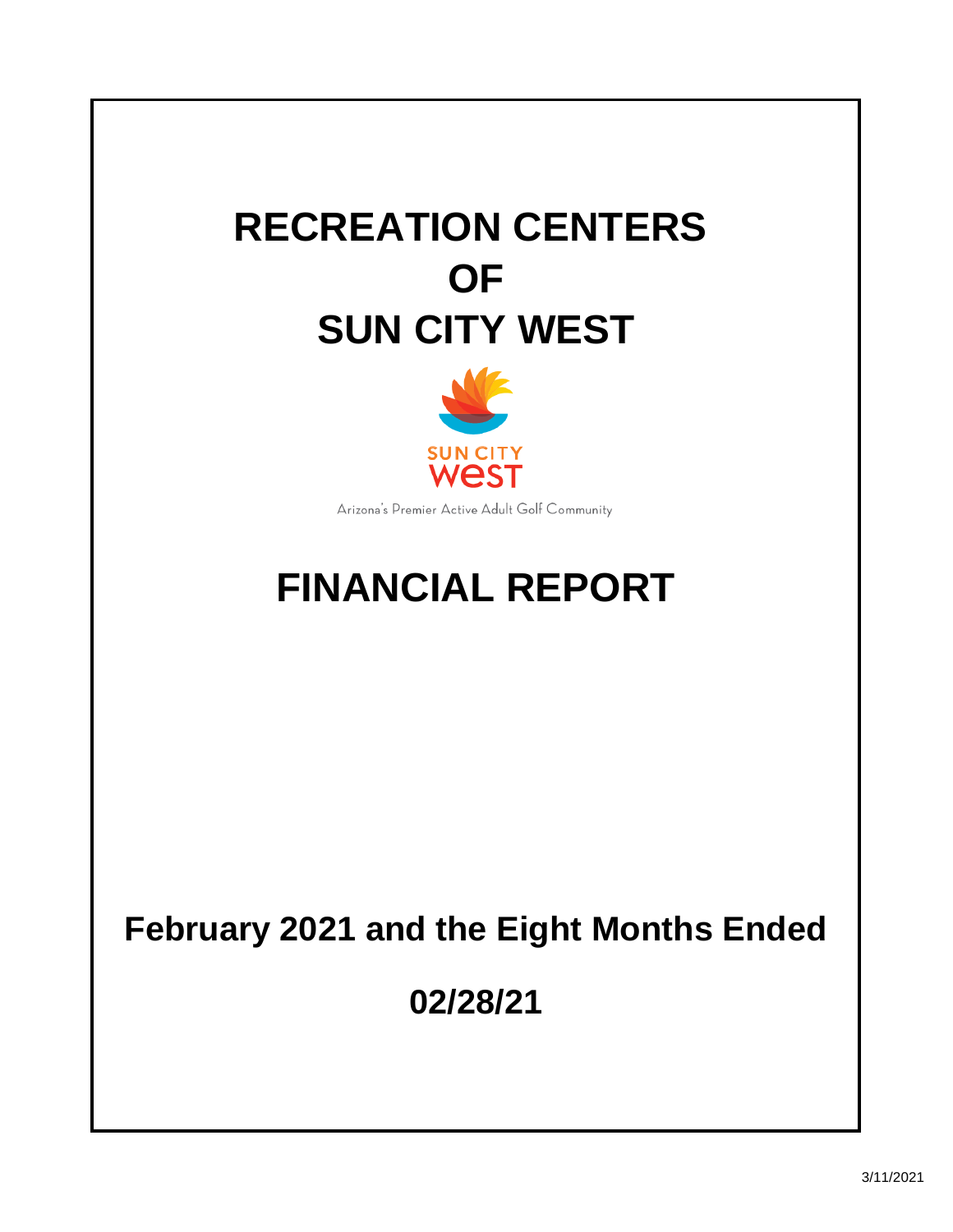#### **Recreation Centers of Sun City West, Inc. Summary of Revenues & Expenses February 28, 2021**

|                |                          | <b>Current Month</b>         |                          |                              |                                                              |                          |                          |                              |                          |                              |  |
|----------------|--------------------------|------------------------------|--------------------------|------------------------------|--------------------------------------------------------------|--------------------------|--------------------------|------------------------------|--------------------------|------------------------------|--|
|                |                          | Variance                     |                          | Variance                     |                                                              |                          |                          | Variance                     |                          | Variance                     |  |
| Actual         | <b>Budget</b>            | Favorable /<br>(Unfavorable) | P/Y Act                  | Favorable /<br>(Unfavorable) |                                                              | <b>Actual</b>            | <b>Budget</b>            | Favorable /<br>(Unfavorable) | P/Y Act                  | Favorable /<br>(Unfavorable) |  |
|                |                          |                              |                          |                              | <b>Operating Revenues</b>                                    |                          |                          |                              |                          |                              |  |
| 1,239,222      | 1,259,321                | (20,099)                     | 1,228,055                | 11,166                       | Membership                                                   | 9,685,260                | 9,865,167                | (179,906)                    | 9,628,452                | 56,808                       |  |
| (302)          | 20,462                   | (20, 764)                    | 14,710                   | (15,012)                     | Recreation                                                   | 7,341                    | 99,652                   | (92, 311)                    | 97,182                   | (89, 841)                    |  |
| 1,231,355      | 1,222,482                | 8,874                        | 1,094,497                | 136,858                      | <b>Golf Fees</b>                                             | 5,351,332                | 5,213,642                | 137,689                      | 4,725,919                | 625,413                      |  |
| 50,541         | 77,892                   | (27, 351)                    | 74,736                   | (24, 195)                    | <b>Sports Pavilion</b>                                       | 294,792                  | 452,834                  | (158, 042)                   | 486,661                  | (191, 869)                   |  |
| (398)          | 47,140                   | (47, 538)                    | 55,316                   | (55, 714)                    | <b>Special Events</b>                                        | (20, 938)                | 141,290                  | (162, 228)                   | 146,903                  | (167, 841)                   |  |
| 120,706        | 114,364                  | 6,342                        | 110,836                  | 9,870                        | Ancillary Revenue                                            | 608,619                  | 561,512                  | 47,107                       | 540,627                  | 67,993                       |  |
| 17,912         | 33,259                   | (15, 347)                    | 30,845                   | (12, 933)                    | Merchandise Sales (net)                                      | 67,010                   | 182,716                  | (115, 707)                   | 156,416                  | (89, 406)                    |  |
| 11,812         | 38,831                   | (27, 019)                    | 32,685                   | (20, 874)                    | Food and Beverage (net)                                      | 75,581                   | 191,225                  | (115, 644)                   | 173,246                  | (97, 665)                    |  |
| $\blacksquare$ | $\overline{\phantom{0}}$ |                              | $\overline{\phantom{0}}$ |                              | Interest Income - Operating                                  | $\overline{\phantom{a}}$ | 360                      | (360)                        | 250                      | (250)                        |  |
| 370            | 448                      | (78)                         | 1,288                    | (918)                        | Other Income                                                 | (24, 711)                | 3,727                    | (28, 437)                    | (2, 296)                 | (22, 414)                    |  |
| 2,671,218      | 2,814,199                | (142, 981)                   | 2,642,969                | 28,249                       | <b>Operating Revenues Total</b>                              | 16,044,287               | 16,712,125               | (667, 838)                   | 15,953,359               | 90,927                       |  |
|                |                          |                              |                          |                              |                                                              |                          |                          |                              |                          |                              |  |
|                |                          |                              |                          |                              | <b>Operating Expenses</b>                                    |                          |                          |                              |                          |                              |  |
| 1,126,527      | 1,230,701                | 104,174                      | 1,214,525                | 87,998                       | Wages & Benefits                                             | 9,482,595                | 10,061,352               | 578,757                      | 9,477,419                | (5, 176)                     |  |
| 152,460        | 187,770                  | 35,310                       | 157,506                  | 5,046                        | <b>Utilities</b>                                             | 1,574,678                | 1,761,428                | 186,750                      | 1,604,555                | 29,877                       |  |
| 73,189         | 88,194                   | 15,004                       | 82,700                   | 9,511                        | Repairs & Maintenance                                        | 907,977                  | 1,095,928                | 187,951                      | 992,175                  | 84,198                       |  |
| 35,294         | 56,130                   | 20,836                       | 24,499                   | (10, 795)                    | Landscape Maintenance                                        | 1,157,004                | 1,107,970                | (49, 034)                    | 1,091,274                | (65, 730)                    |  |
| 33,181         | 49,640                   | 16,459                       | 52,218                   | 19,037                       | Supplies & Services                                          | 302,331                  | 422,480                  | 120,149                      | 396,107                  | 93,775                       |  |
| 18,608         | 23,320                   | 4,712                        | 13,370                   | (5,238)                      | Equipment                                                    | 116,695                  | 274,200                  | 157,505                      | 208,936                  | 92,241                       |  |
| 52,221         | 85,194                   | 32,974                       | 66,986                   | 14,765                       | Taxes & Insurance                                            | 418,062                  | 476,674                  | 58,612                       | 411,251                  | (6, 811)                     |  |
| 56,740         | 41,750                   | (14,990)                     | 44,097                   | (12, 644)                    | Interest & Financial Expense                                 | 284,770                  | 245,320                  | (39, 450)                    | 251,393                  | (33, 377)                    |  |
| 36,889         | 56,777                   | 19,887                       | 44,269                   | 7,380                        | <b>Operating Expenses</b>                                    | 289,306                  | 364,912                  | 75,606                       | 296,318                  | 7,012                        |  |
| 5,556          | 32,525                   | 26,969                       | 23,887                   | 18,331                       | Legal & Professional                                         | 97,413                   | 208,930                  | 111,517                      | 171,211                  | 73,798                       |  |
| 14,188         | 13,530                   | (658)                        | 6,742                    | (7, 445)                     | <b>Employee Related Expenses</b>                             | 107,328                  | 155,905                  | 48,577                       | 121,503                  | 14,175                       |  |
| 1,604,854      | 1,865,530                | 260,676                      | 1,730,800                | 125,946                      | <b>Operating Expenses Total</b>                              | 14,738,159               | 16,175,100               | 1,436,941                    | 15,022,141               | 283,982                      |  |
| 1,066,363      | 948,668                  | 117,695                      | 912,169                  | 154,195                      | <b>Operating Cash Inflow/(Outflow)</b>                       | 1,306,128                | 537,025                  | 769,102                      | 931,218                  | 374,910                      |  |
|                |                          |                              |                          |                              |                                                              |                          |                          |                              |                          |                              |  |
|                |                          |                              |                          |                              | <b>Capital Related</b>                                       |                          |                          |                              |                          |                              |  |
| 35,313         | 36,070                   | (757)                        | 32,253                   | 3,060                        | Investment Income - Reserves                                 | 591,484                  | 340,290                  | 251,194                      | 411,676                  | 179,808                      |  |
| (7, 871)       | (2,703)                  | (5, 169)                     |                          | (7, 871)                     | <b>Investment Fees</b>                                       | (22, 952)                | (21, 620)                | (1, 332)                     | (21, 642)                | (1, 310)                     |  |
| 169            |                          | 169                          |                          | 169                          | Investments-Realized - Gain/Loss)                            | 3,076,234                |                          | 3,076,234                    | 194                      | 3,076,041                    |  |
| (293,001)      | $\blacksquare$           | (293,001)                    | (539, 679)               | 246,678                      | Investments Unrealized - Gain/ (Loss)                        | (1,967,968)              |                          | (1,967,968)                  | 458,419                  | (2,426,386)                  |  |
| 875<br>416,500 |                          | 875<br>52,500                | 17,933<br>336,000        | (17,058)<br>80,500           | Club Funded<br><b>Asset Preservation Fee</b>                 | 875<br>3,083,500         | 2,691,500                | 875<br>392,000               | 72,818<br>2,641,300      | (71, 943)<br>442,200         |  |
|                | 364,000                  | $\blacksquare$               |                          | $\overline{a}$               |                                                              | (13, 381)                |                          | 52,179                       | (47, 272)                | 33,892                       |  |
| (339, 158)     |                          | 24,680                       | (312,056)                | (27, 102)                    | Gain/(Loss) on Asset Disposal<br><b>Depreciation Expense</b> | (2,580,157)              | (65, 560)<br>(2,792,806) |                              |                          | (162, 718)                   |  |
| (187, 174)     | (363, 838)<br>33,529     | (220, 703)                   | (465, 549)               | 278,375                      | <b>Capital Related Total</b>                                 | 2,167,635                | 151,804                  | 212,648<br>2,015,831         | (2,417,439)<br>1,098,053 | 1,069,582                    |  |
|                |                          |                              |                          |                              |                                                              |                          |                          |                              |                          |                              |  |
| 879,189        | 982,198                  | (103,008)                    | 446,619                  | 432,570                      | Revenues Over (Under) Expenses                               | 3,473,763                | 688,830                  | 2,784,933                    | 2,029,271                | 1,444,492                    |  |
|                |                          |                              |                          |                              |                                                              |                          |                          |                              |                          |                              |  |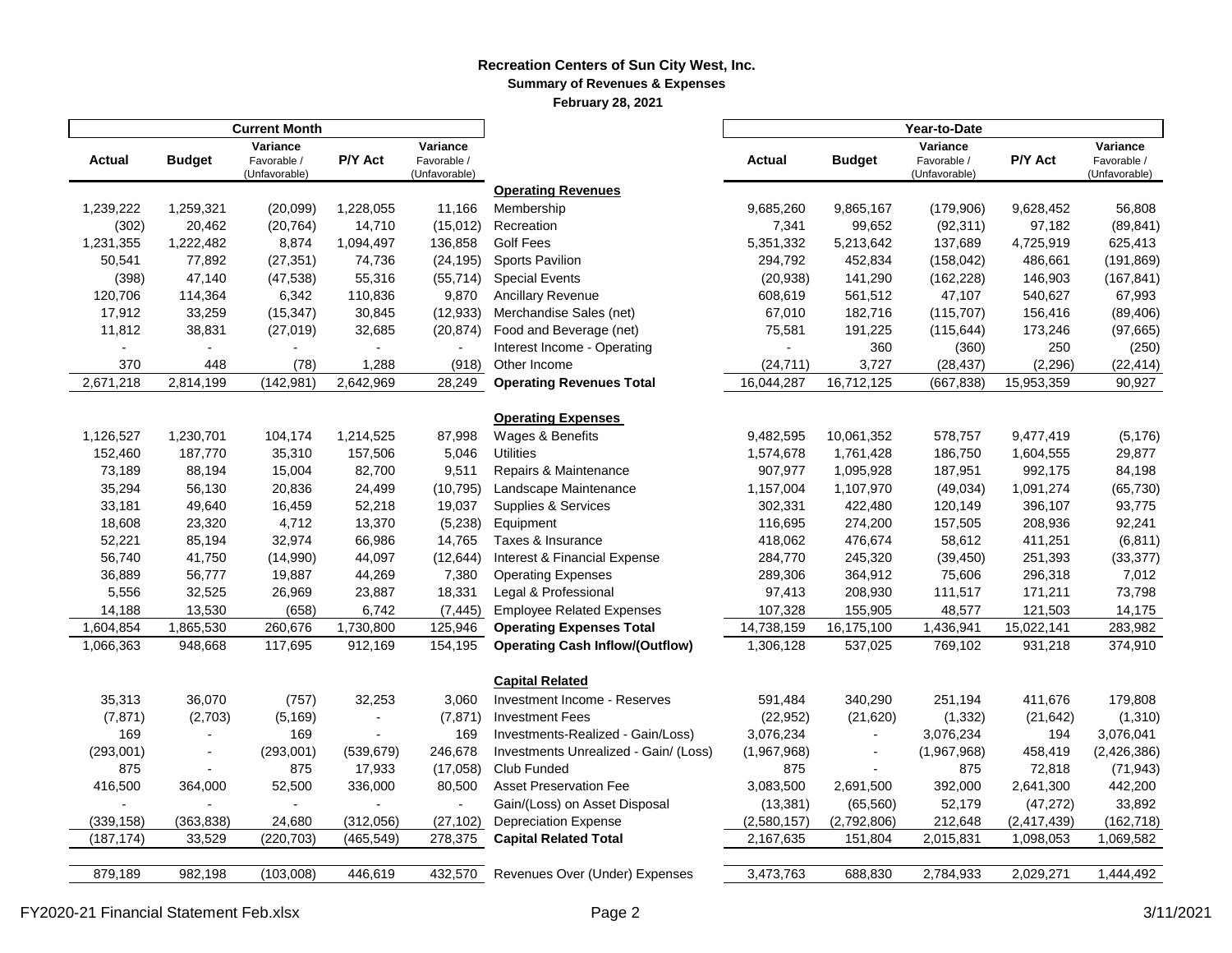#### **Recreation Centers of Sun City West, Inc. Financial Statement Notes February 28, 2021**

**EXCESS OF REVENUES OVER/(UNDER) EXPENSES - February was unfavorable to Budget by \$103K and favorable to Prior Year (hereinafter PY) by \$433K. Year to date (hereinafter YTD) was favorable to budget by \$2.8M and prior year by \$1.4M.** 

**NET OPERATING INCOME - February was favorable to Budget and PY by \$118K and \$154K, respectively. YTD was favorable to Budget by \$769K and PY by \$375K.**

**REVENUES - February revenues were unfavorable to Budget by \$143K and favorable to PY by \$28K. YTD revenues are unfavorable to Budget by \$668K and favorable to PY by \$91K.**

**Member Dues and Fees -** February revenues were unfavorable to Budget by \$20K and favorable to PY by \$11K. YTD revenues were unfavorable to budget by \$180K and favorable to PY by \$57K. February and YTD Associate fees, landlord fees, tenant fees, and guest fees continue to be the main driver of the negative variance to Budget as COVID-19 closures continue, partially offset by higher Member owner fees due to rate increase and transfer and disposal fees with continuing high home sales.

**Golf Fees -** February revenues were favorable to Budget by \$9K and favorable to PY by \$137K. February held the Couples Event and Arizona Desert Hickory Event. YTD revenues were favorable to Budget by \$138K and PY by \$625K. YTD rounds were favorable to Budget by 24,399 (13.5%) and PY by 18,388 (9.9%). Additional details can be found in Monthly Golf Report.

**Sports Pavilion -** Revenues for February were unfavorable to Budget by \$27K and unfavorable to PY by \$24K. YTD revenues are unfavorable to budget by \$158K and unfavorable to PY by \$192K. February and YTD negative variances continue with League play slightly increasing in February but continued COVID-19 social distancing rules with restricted usable lanes.

**Special Events** -February revenues were unfavorable to Budget by \$48K and PY by \$56K. YTD revenues were unfavorable to Budget by \$162K and unfavorable to PY by \$168K. Member paid special events are not being held due to COVID-19, we are instead holding free events such as drive-in movies and scavenger hunts. YTD negative variance driven by not holding events and refunding previously paid for cancelled events.

**Merchandise Sales -** February net revenues were unfavorable to Budget by \$15K and PY by \$13K. YTD net revenues were unfavorable to budget by \$116K and unfavorable to PY by \$89K. COVID-19 continues to drive negative variances with Pro Shop limited access due to safety measures.

**Food & Beverage -** February net revenues were unfavorable to Budget by \$27K and PY by \$21K. YTD net revenues were unfavorable to budget by \$116K and unfavorable to PY by \$98K. Food & Beverage continues being sold prepackaged only, due to COVID-19 social distancing and safety measures.

**EXPENSES - February Operating Expenses were favorable to budget by \$261K and PY by \$126K. YTD Operating Expenses were favorable to budget by \$1.4M and PY by \$284K.**

**Payroll** - February expenses were favorable to Budget by \$104K and favorable to PY by \$88K. YTD expenses were favorable to Budget by \$579K and unfavorable to PY by \$5K. The February Budget variance was led by base wages, primarily in the Recreation division, mainly attributable to scaled back operations. The favorable variance in wages and payroll taxes was partially offset by an unfavorable vacation accrual. The YTD Budget variance is also base wages and payroll taxes and continues to be driven by the closures and reduced operations earlier in the year.

**Utilities** - February expenses were favorable to Budget and PY by \$35K and \$5K, respectively. YTD Expenses were favorable to Budget and PY by \$187K and \$30K, respectively. The Budget variances were mainly Electricity and Natural Gas, both attributable to the Rec Center's reduced operations (indoor pools, fitness, and club activities).

**Landscape Maintenance** - February expenses were favorable to Budget by \$21K and unfavorable to PY by \$11K. YTD expenses are unfavorable to Budget and PY by \$49K and \$66K, respectively. The February budget variance was primarily Chemicals & Fertilizer and Tree Repair. The Chemical & Fertilizer variance was related to purchase timing as we are unfavorable against YTD Budget. The YTD Budget variance is the Chemical & Fertilizer line along with Seed purchases, these unfavorable lines were partially offset by favorable Tree Repairs.

**Legal & Professional** - February expenses were favorable to Budget and PY by \$27K and \$18K, respectively. YTD expenses are favorable to Budget and PY by \$112K and \$74K, respectively. The budget variances are mainly due to budgeted programs / projects (Professional Fees) that have been postponed or cancelled. A couple of the Golf Ops programs were a direct result of the pandemic impact, and HR study has been postponed, and some of the master plan activities have been delayed.

**CAPITAL RELATED REVENUES & EXPENSES -** February was unfavorable to budget by \$221K and favorable to PY by \$278K. YTD is favorable to budget and PY by \$2.0M and \$1.1M, respectively.

**Investment Gains and Losses** - Due to the unpredictable nature of the market, we do not assign a Budget to this line item. For the month of February there were \$293K in unrealized losses, this compares to losses of \$540K in PY. YTD total gains are \$1.1M as compared to \$459K of gains in PY.

**APF Fees -** February APF fees were favorable to both Budget and PY by \$53K and \$81K, respectively. YTD APF Fees are favorable to budget by \$392K and PY by \$442K.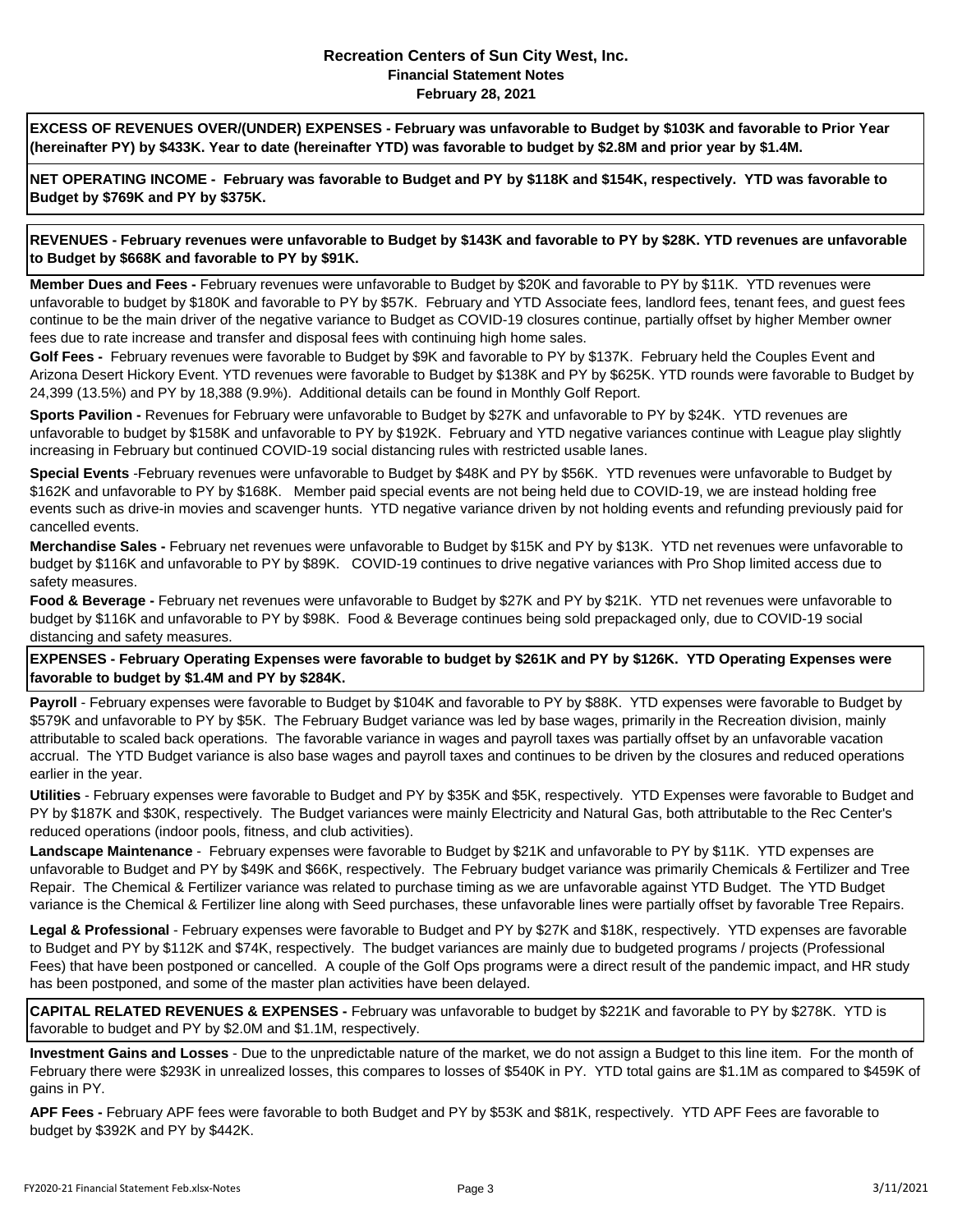Balance Sheets for months ending February 28, 2021 and June 30, 2020

|                                                        | February 2021    | <b>June 2020</b> |
|--------------------------------------------------------|------------------|------------------|
| <b>ASSETS</b>                                          |                  |                  |
| <b>Current Assets</b>                                  |                  |                  |
| Cash and Cash Equivalents                              | \$<br>9,032,910  | \$<br>12,326,285 |
| Accounts Receivable (net)                              | 256,421          | 288,465          |
| Notes Receivable-Clubs & Other                         | 738,481          | 884,095          |
| Inventories                                            | 192,251          | 222,631          |
| <b>Prepaid and Other Assets</b>                        | 116,389          | 350,918          |
| <b>Total Current Assets</b>                            | 10,336,452       | 14,072,394       |
| <b>Board Reserve Funds</b>                             | 28,266,357       | 27,246,776       |
| <b>Fixed Assets</b>                                    |                  |                  |
| Land & Building                                        | 104,230,861      | 101,896,242      |
| Furniture, Fixtures & Equipment                        | 22,255,691       | 20,206,508       |
| Vehicles                                               | 1,892,953        | 1,638,752        |
| <b>Fixed Assets</b>                                    | 128,379,504      | 123,741,502      |
| <b>Accumulated Depreciation</b>                        | (80, 788, 096)   | (79, 275, 464)   |
| <b>Fixed Assets-Net Book Value</b>                     | 47,591,408       | 44,466,039       |
| <b>Construction in Progress</b>                        | 504,454          | 893,920          |
| <b>Total Fixed Assets</b>                              | 48,095,862       | 45,359,958       |
| <b>Total Assets</b>                                    | \$<br>86,698,671 | \$<br>86,679,128 |
| <b>LIABILITIES AND EQUITY</b>                          |                  |                  |
| <b>Liabilities</b>                                     |                  |                  |
| Accounts Payable-Trade & Other                         | \$<br>442,475    | \$<br>923,566    |
| <b>Payroll Related Liabilities</b>                     | 1,184,732        | 1,251,428        |
| Association Events & Other Program Payables            | 208,528          | 375,366          |
| <b>Charter Clubs Payables</b>                          | 44,593           | 41,193           |
| <b>Notes Pavable</b>                                   |                  | 2,245,716        |
| Deferred Membership Dues/Fees & Golf Revenues          | 6,444,516        | 6,941,794        |
| <b>Total Liabilities</b>                               | 8,324,843        | 11,779,063       |
| <b>Members' Equity</b>                                 |                  |                  |
| <b>Retained Earnings</b>                               | 45,768,559       | 42,617,907       |
| <b>Retained Earnings - Encumbrance</b>                 | 2,541,947        | 2,541,947        |
| Retained Earnings - Repair & Replacement Rqmt          | 25,447,858       | 25,447,858       |
| <b>Retained Earnings - Future Capital Requirements</b> | 1,141,700        | 1,141,700        |
| Surplus (Deficit)                                      | 3,473,763        | 3,150,653        |
| <b>Total Equity</b>                                    | 78,373,827       | 74,900,065       |
| <b>Total Liabilities and Equity</b>                    | \$<br>86,698,671 | \$<br>86,679,128 |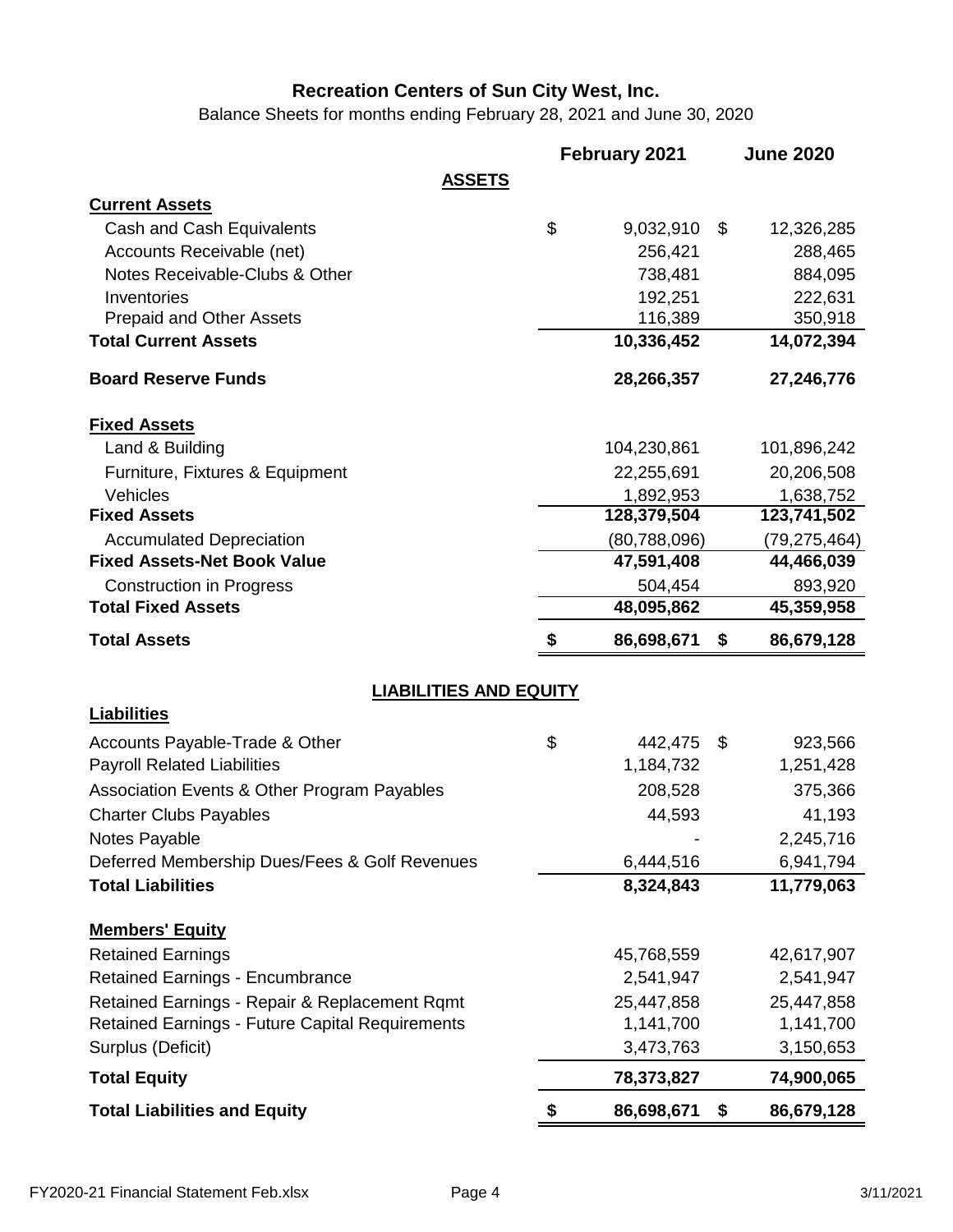Statement of Cash Flows

|                                                                                                            | <b>Eight Months Ended</b><br>February 2021 |                | <b>Fiscal Year Ended</b><br><b>June 2020</b> |  |
|------------------------------------------------------------------------------------------------------------|--------------------------------------------|----------------|----------------------------------------------|--|
| CASH FLOWS FROM OPERATING ACTIVITIES                                                                       |                                            |                |                                              |  |
| Excess of revenues over expenses                                                                           | \$<br>3,473,763                            | $\mathfrak{F}$ | 3,081,831                                    |  |
| Adjustments to reconcile excess of revenues over<br>expenses to net cash provided by operating activities: |                                            |                |                                              |  |
| Depreciation and amortization                                                                              | 2,580,157                                  |                | 3,662,950                                    |  |
| (Gain) / Loss on Disposals of Fixed Assets                                                                 | 13,381                                     |                | 53,104                                       |  |
| Net (Gains) / Loss on Investments                                                                          | (1, 108, 267)                              |                | (1,088,840)                                  |  |
| Asset Preservation & Facility Investment Fees                                                              | (3,083,500)                                |                | (3,995,800)                                  |  |
| <b>Reserve for Uncollectible Accounts</b>                                                                  |                                            |                | 15,000                                       |  |
| Increase (decrease) in cash resulting from changes in                                                      |                                            |                |                                              |  |
| Receivables (net)                                                                                          | 177,658                                    |                | (104, 487)                                   |  |
| Inventories                                                                                                | 30,380                                     |                | 13,256                                       |  |
| Prepaid expenses and other assets                                                                          | 234,529                                    |                | (41,584)                                     |  |
| Accounts payable and accrued expenses                                                                      | (2,956,941)                                |                | 2,528,179                                    |  |
| Deferred income                                                                                            | (497, 279)                                 |                | 218,635                                      |  |
| Net cash provided by (used in) operating activities                                                        | (1, 136, 118)                              |                | 4,342,245                                    |  |
| CASH FLOWS FROM INVESTING ACTIVITIES                                                                       |                                            |                |                                              |  |
| Purchase of land improvements, buildings and equipment                                                     | (5,331,142)                                |                | (4, 164, 886)                                |  |
| Proceeds from Disposal of Fixed Assets                                                                     | 1,700                                      |                |                                              |  |
| Asset Preservation & Facility Investment Fees                                                              | 3,083,500                                  |                | 3,995,800                                    |  |
| Cash Flow Funding Transfer (to) / from Reserves (Net)                                                      | 657,217                                    |                | (49, 697)                                    |  |
| Net (purchase) redemption of investments                                                                   | (568, 531)                                 |                | (599, 698)                                   |  |
| Net cash provided by (used in) investing activities                                                        | (2, 157, 256)                              |                | (818, 482)                                   |  |
| NET INCREASE (DECREASE) IN CASH AND CASH EQUIVALENTS                                                       | (3,293,374)                                |                | 3,523,763                                    |  |
| CASH AND CASH EQUIVALENTS, BEGINNING OF PERIOD                                                             | 12,326,285                                 |                | 8,802,521                                    |  |
| CASH AND CASH EQUIVALENTS, END OF PERIOD                                                                   | \$<br>9,032,910                            | \$             | 12,326,285                                   |  |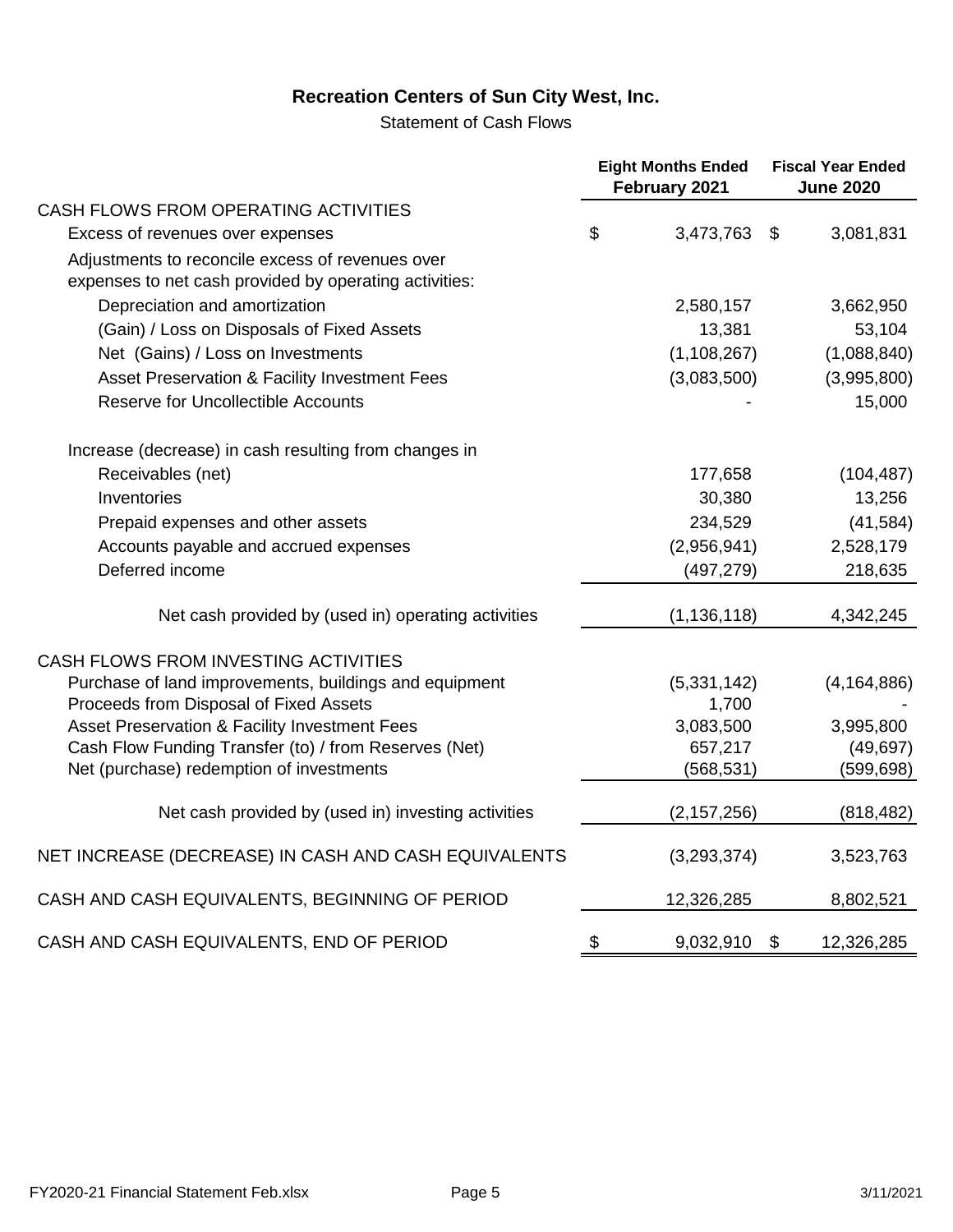Cash and Investment Balances

| <b>Account</b>                             |              | February 2021 | % Total | June 2020  | % Total | Change                  |
|--------------------------------------------|--------------|---------------|---------|------------|---------|-------------------------|
| <b>General Fund</b>                        |              |               |         |            |         |                         |
| Petty Cash/Change Funds                    |              | 13,180        | 0.15%   | 13,230     | 0.11%   | (50)                    |
| <b>Checking and Sweep Account</b>          |              | 9,019,730     | 99.85%  | 12,313,055 | 99.89%  | (3,293,324)             |
| <b>Total Cash and Cash Equivalents</b>     |              | 9,032,910     | 100.00% | 12,326,285 | 100.00% | (3, 293, 374)           |
| <b>Reserve Fund</b>                        |              |               |         |            |         |                         |
| JP Morgan Investments                      |              |               |         |            |         |                         |
| <b>Money Market</b>                        |              | 5             | 0.00%   | 1,250,879  | 4.59%   | (1,250,874)             |
| <b>Certificates of Deposit</b>             |              | 3,109,465     | 11.00%  | 2,504,552  | 9.19%   | 604,913                 |
| <b>Bond Funds</b>                          |              |               | 0.00%   |            | 0.00%   |                         |
| <b>Total JP Morgan Investments</b>         |              | 3,109,470     | 11.00%  | 3,755,430  | 13.78%  | (645, 961)              |
| <b>Vanguard Investments</b>                |              |               |         |            |         |                         |
| Core Bond Fund Admiral                     | <b>VCOBX</b> | 4,211,969     | 14.90%  | 3,070,033  | 11.27%  | 1,141,936               |
| Intermediate-Term Bond Index Adm           | <b>VBILX</b> | 2,523,305     | 8.93%   |            | 0.00%   | 2,523,305               |
| Intermediate-Term Inv Grade Bond Adm       | <b>VFIDX</b> | 4,225,189     | 14.95%  | 3,318,104  | 12.18%  | 907,084                 |
| Long-Term Inv Grade Bond Adm               | <b>VWETX</b> | 2,395,611     | 8.48%   | 1,685,533  | 6.19%   | 710,078                 |
| Short-Term Bond Index Adm                  | <b>VBIRX</b> | 1,251,492     | 4.43%   |            | 0.00%   | 1,251,492               |
| Short-Term Inv Grade Bond Adm              | <b>VFSUX</b> | 4,031,050     | 14.26%  | 2,593,112  | 9.52%   | 1,437,937               |
| <b>Total Bond Market Index Fund Adm</b>    | <b>VBTLX</b> | 3,675,699     | 13.00%  | 3,541,218  | 13.00%  | 134,481                 |
| Extended Market Index Fund Adm             | <b>VEXAX</b> |               | 0.00%   | 1,991,474  | 7.31%   | (1,991,474)             |
| 500 Index Fund Adm                         | <b>VFIAX</b> |               | 0.00%   | 4,513,715  | 16.57%  | (4,513,715)             |
| <b>Total Stock Market Index Adm</b>        | <b>VTSAX</b> | 1,664,866     | 5.89%   |            | 0.00%   | 1,664,866               |
| <b>Total International Stock Index Adm</b> | <b>VTIAX</b> | 1,177,707     | 4.17%   | 2,778,155  | 10.20%  | (1,600,449)             |
| <b>Total Vanguard Investments</b>          |              | 25,156,887    | 89.00%  | 23,491,345 | 86.22%  | 1,665,542               |
| <b>Total Reserve Funds</b>                 |              | 28,266,357    | 100.00% | 27,246,776 | 100.00% | 1,019,581               |
| <b>TOTAL FUNDS</b>                         |              |               |         |            |         | (2, 273, 793)           |
|                                            |              | 37,299,267    |         | 39,573,061 |         |                         |
| <b>Vanguard Investment Activity</b>        |              | FY2020-21 YTD |         | FY2019-20  |         | <b>Inception (FY15)</b> |
| <b>Beginning Balance</b>                   |              | 23,491,345    |         | 21,838,201 |         |                         |
| <b>Investment Transfers-In</b>             |              |               |         |            |         | 18,250,000              |
| <b>Investment Earnings</b>                 |              | 580,227       |         | 592,886    |         | 2,811,640               |
| <b>Advisor Fees</b>                        |              | (22, 952)     |         | (28, 581)  |         | (160,001)               |
| <b>Realized Gains (Losses)</b>             |              | 3,076,235     |         | 287,813    |         | 3,343,823               |
| Un-Realized Gains (Losses) ***             |              | (1,967,968)   |         | 801,026    |         | 911,425                 |
| <b>Ending Balance</b>                      |              | 25,156,887    |         | 23,491,345 |         | 25,156,887              |

\*\*\* Unrealized Gains (Losses) are the difference between the basis (cost) of Investments & the market value at any point in time. Reserves Funds are invested based on a long-term investment strategy (Fi12) and over time Unrealized Gains (Losses) have historically fluctuated both up and down depending on the time period measured (e.g. monthly, annually, since inception).

Unrealized Gains (Losses) are recorded due to accounting rules which produce "Paper" gains/(losses), Realized Gains/(losses) occur at the time investments are sold.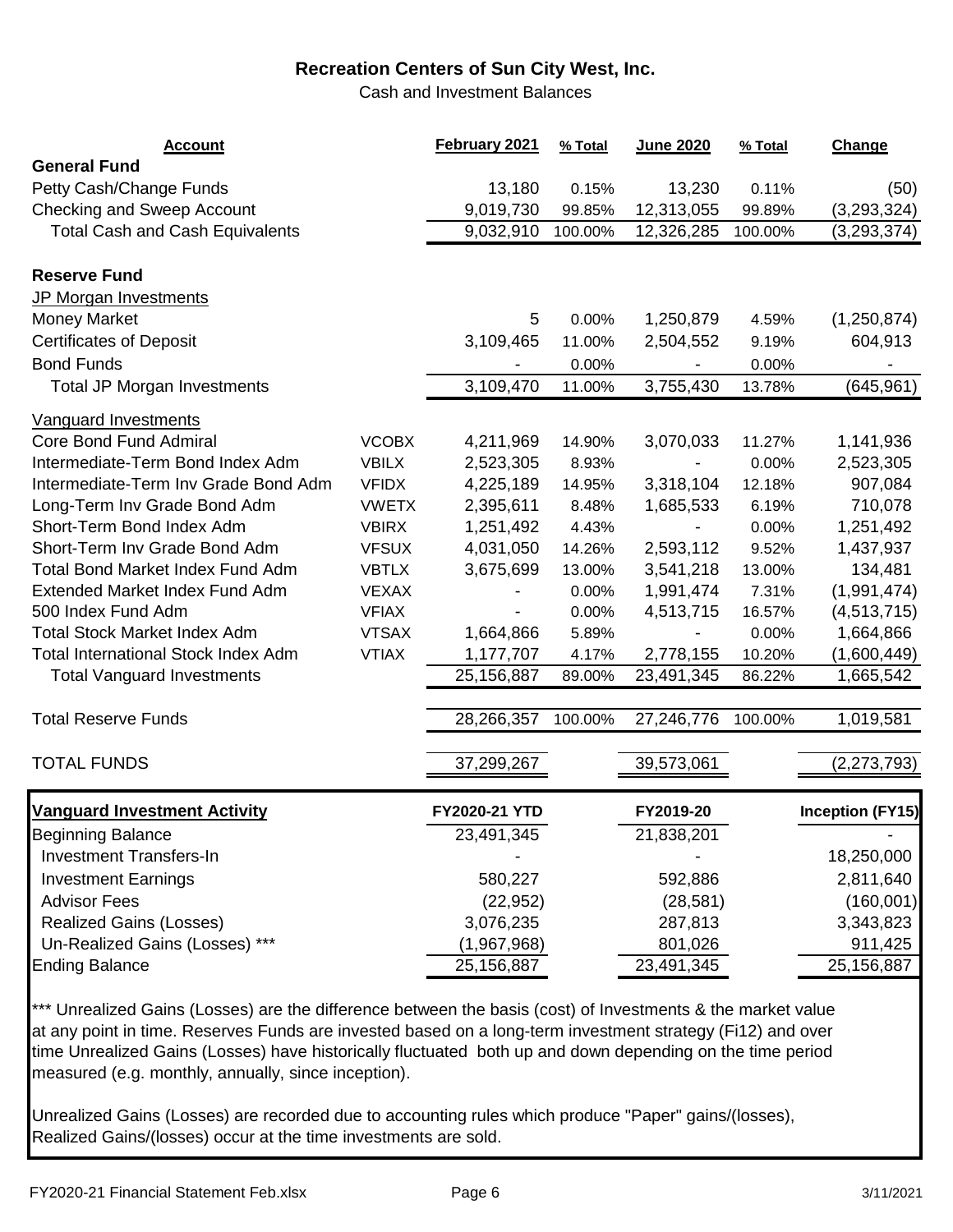

Asset Preservation Fees & Capital Expenditures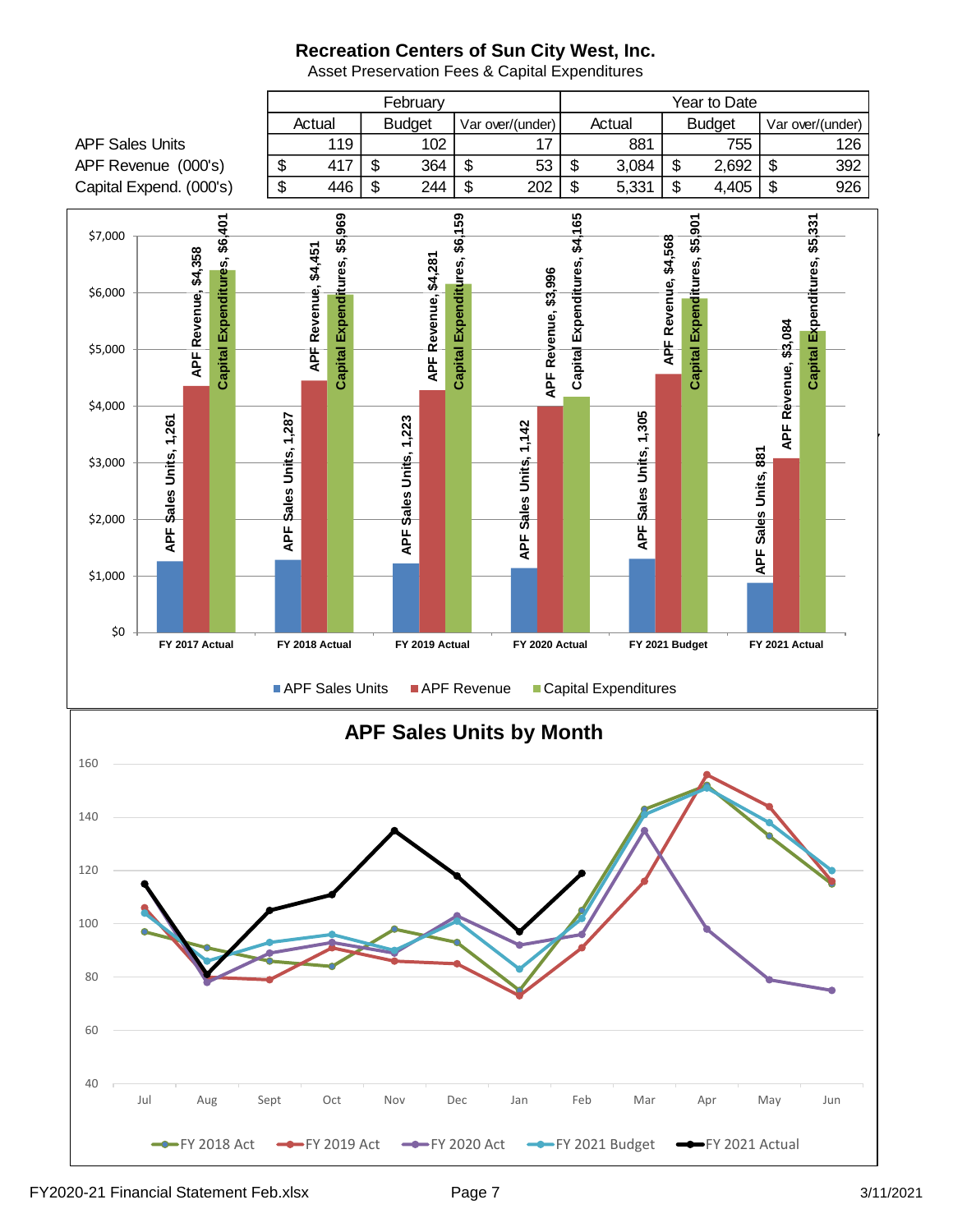**Summary Item Purchases and Counts of Various Products**

| <b>Fiscal Year</b>                  | Rate                           | Jul             | Aug             | Sep                        | Oct                     | <b>Nov</b>      | <b>Dec</b>      | Jan             | Feb             | Mar             | Apr             | May             | Jun             | <b>Total</b>        | <b>YTD</b>              | % YTD |
|-------------------------------------|--------------------------------|-----------------|-----------------|----------------------------|-------------------------|-----------------|-----------------|-----------------|-----------------|-----------------|-----------------|-----------------|-----------------|---------------------|-------------------------|-------|
| <b>Golf - Unlimited Card Sales</b>  |                                |                 |                 |                            |                         |                 |                 |                 |                 |                 |                 |                 |                 |                     |                         |       |
| FY 2018-19                          | \$3,125                        | $5\overline{)}$ | $\overline{2}$  | 10                         | 28                      | 13              | $\overline{11}$ | 11              | $\overline{7}$  | 12              | 5               | 9               | $\overline{4}$  | 117                 | 87                      | 74%   |
| FY 2019-20                          | \$3,125                        | $\overline{6}$  | $\overline{4}$  | 17                         | 25                      | $\overline{18}$ | 15              | $\overline{12}$ | $\overline{12}$ | 10              | $\overline{2}$  | 6               | $\overline{11}$ | 138                 | 109                     | 79%   |
| FY 2020-21 Bud                      | \$3,350                        | $\overline{5}$  | $\overline{2}$  | 13                         | 27                      | $\overline{18}$ | 13              | $\overline{12}$ | $\overline{7}$  | $\overline{11}$ | 4               | 8               | 6               | 124                 | 96                      | 77%   |
| FY 2020-21                          | \$3,350                        | $\overline{4}$  | $\overline{9}$  | 6                          | 23                      | 21              | 17              | 21              | 10              |                 |                 |                 |                 | 111                 | 111                     | 100%  |
|                                     |                                |                 |                 |                            |                         |                 |                 |                 |                 |                 |                 |                 |                 | % of Budget YTD     |                         | 116%  |
|                                     |                                |                 |                 |                            |                         |                 |                 |                 |                 |                 |                 |                 |                 | % of Prior Year YTD |                         | 102%  |
| <b>Kachina Golf Card Sales</b>      |                                |                 |                 |                            |                         |                 |                 |                 |                 |                 |                 |                 |                 |                     |                         |       |
| FY 2018-19                          | 895<br>\$                      | 12              | 23              | 55                         | 124                     | 86              | 52              | 69              | 32              | 26              | 25              | 18              | 14              | 536                 | 453                     | 85%   |
| FY 2019-20                          | 895<br>\$                      | 13              | $\overline{23}$ | 48                         | 123                     | 82              | 62              | 66              | 42              | $\overline{24}$ | 5               | $\overline{12}$ | $\overline{25}$ | 525                 | 459                     | 87%   |
| FY 2020-21 Bud                      | 895<br>\$                      | 14              | 21              | 52                         | 114                     | 80              | 54              | 62              | 33              | 28              | 18              | 19              | 9               | 503                 | 429                     | 85%   |
| FY 2020-21                          | 895<br>\$                      | 11              | 19              | 40                         | 86                      | 125             | 78              | 61              | 63              |                 |                 |                 |                 | 483                 | 483                     | 100%  |
|                                     |                                |                 |                 |                            |                         |                 |                 |                 |                 |                 |                 |                 |                 | % of Budget YTD     |                         | 113%  |
|                                     |                                |                 |                 |                            |                         |                 |                 |                 |                 |                 |                 |                 |                 | % of Prior Year YTD |                         | 105%  |
| <b>Coyote Golf Card Sales</b>       |                                |                 |                 |                            |                         |                 |                 |                 |                 |                 |                 |                 |                 |                     |                         |       |
| FY 2018-19                          | 325<br>\$                      | $\overline{4}$  | 10              | 24                         | 152                     | 160             | 72              | 112             | 29              | 26              | 26              | 12              | $\overline{7}$  | 634                 | 563                     | 89%   |
| FY 2019-20                          | $\sqrt[6]{\frac{1}{2}}$<br>325 | $\overline{4}$  | 11              | $\overline{23}$            | 130                     | 156             | 95              | 114             | 31              | $\overline{25}$ | 3               | 13              | 20              | 625                 | 564                     | 90%   |
| FY 2020-21 Bud                      | \$<br>325                      | $\overline{4}$  | 13              | 24                         | $\overline{143}$        | 175             | $\overline{76}$ | 100             | 32              | 33              | $\overline{20}$ | 9               | 5               | 632                 | 565                     | 89%   |
| FY 2020-21                          | \$<br>325                      | $\overline{13}$ | $\overline{5}$  | 17                         | 75                      | 143             | 140             | 101             | 69              |                 |                 |                 |                 | 563                 | 563                     | 100%  |
|                                     |                                |                 |                 |                            |                         |                 |                 |                 |                 |                 |                 |                 |                 | % of Budget YTD     |                         | 100%  |
|                                     |                                |                 |                 |                            |                         |                 |                 |                 |                 |                 |                 |                 |                 | % of Prior Year YTD |                         | 100%  |
| <b>CNP Frequent Play Card Sales</b> |                                |                 |                 |                            |                         |                 |                 |                 |                 |                 |                 |                 |                 |                     |                         |       |
| FY 2018-19                          | \$1,400                        | $\overline{0}$  | $\mathbf 0$     | $\mathbf{1}$               | 3                       | $\mathbf 0$     | $\mathbf 0$     | $\overline{1}$  | $\mathbf 0$     | $\mathbf 0$     | $\mathbf 0$     | 0               | 0               | 5                   | 5                       | 100%  |
| FY 2019-20                          | \$1,400                        | $\mathbf 0$     | $\mathbf 0$     | $\mathbf{1}$               | $\overline{2}$          | $\mathbf 0$     | $\mathbf 0$     | $\overline{1}$  | $\mathbf 0$     | $\mathsf{O}$    | $\mathbf 0$     | $\mathbf 0$     | $\mathsf{O}$    | $\overline{4}$      | $\overline{\mathbf{4}}$ | 100%  |
| FY 2020-21 Bud                      | \$1,400                        | $\overline{0}$  | $\mathbf{1}$    | $\mathbf{1}$               | $\mathbf{1}$            | $\mathbf 0$     | $\pmb{0}$       | $\overline{1}$  | $\mathbf 0$     | $\mathsf{O}$    | $\mathbf 0$     | 0               | $\mathbf 0$     | $\overline{4}$      | 4                       | 92%   |
| FY 2020-21                          | \$1,400                        | $\mathbf 0$     | $\mathbf{1}$    | $\overline{0}$             | $\overline{2}$          | $\overline{3}$  | 2               | 3               | $\mathbf{1}$    |                 |                 |                 |                 | 12                  | 12                      | 100%  |
|                                     |                                |                 |                 |                            |                         |                 |                 |                 |                 |                 |                 |                 |                 | % of Budget YTD     |                         | 327%  |
|                                     |                                |                 |                 |                            |                         |                 |                 |                 |                 |                 |                 |                 |                 | % of Prior Year YTD |                         | 300%  |
| <b>Twilight Golf Card Sales</b>     |                                |                 |                 |                            |                         |                 |                 |                 |                 |                 |                 |                 |                 |                     |                         |       |
| FY 2018-19                          | \$1,200                        | $\mathbf 0$     | $\mathbf 0$     | $\mathbf{2}$               | 11                      | 6               | 0               | 4               | $\mathbf 0$     | $\mathbf 0$     | $\mathbf{3}$    | 3               | $\overline{2}$  | 31                  | 23                      | 74%   |
| FY 2019-20                          | 1,200<br>\$                    | $\overline{0}$  | $\mathbf{1}$    | $\overline{3}$             | $\overline{\mathbf{8}}$ | 10              | $\overline{3}$  | $\overline{4}$  | $\Omega$        | $\mathsf{O}$    | $\mathbf 0$     | $\overline{3}$  | $\overline{4}$  | 36                  | $\overline{29}$         | 81%   |
| FY 2020-21 Bud                      | 1,250<br>\$                    | $\mathbf 0$     | $\mathbf 0$     | $\sqrt{2}$<br>$\mathbf{1}$ | $\boldsymbol{9}$        | $\overline{7}$  | $\mathbf{1}$    | 3               | $\mathbf 0$     | $\mathbf{1}$    | 3               | 3               | $\mathbf{1}$    | 29                  | 23                      | 78%   |
| FY 2020-21                          | 1,250<br>\$                    | $\overline{2}$  | 3               |                            | $\mathbf{3}$            | 9               | 9               | 6               | $\overline{7}$  |                 |                 |                 |                 | 40                  | 40                      | 100%  |
|                                     |                                |                 |                 |                            |                         |                 |                 |                 |                 |                 |                 |                 |                 | % of Budget YTD     |                         | 175%  |
|                                     |                                |                 |                 |                            |                         |                 |                 |                 |                 |                 |                 |                 |                 | % of Prior Year YTD |                         | 138%  |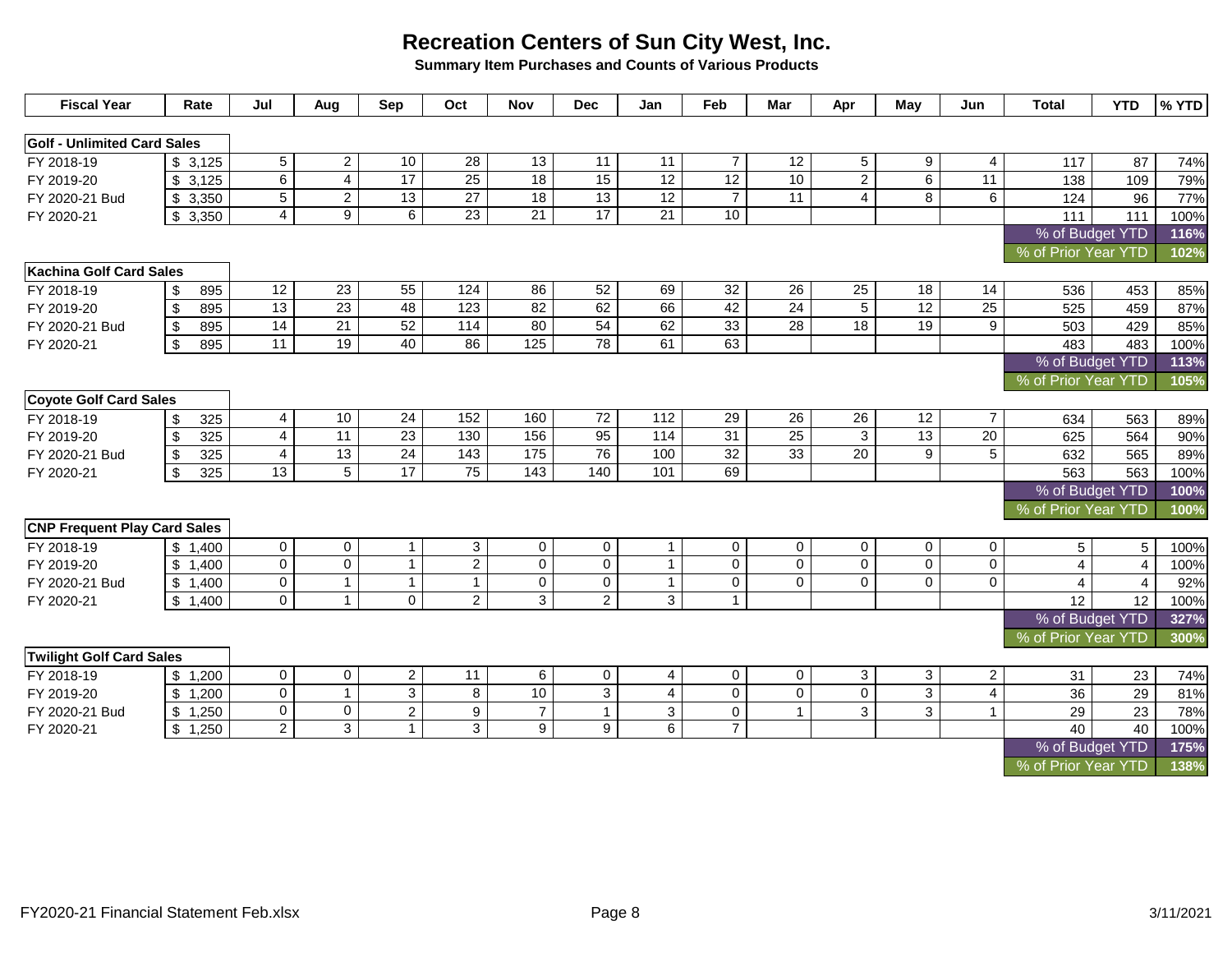**Summary Item Purchases and Counts of Various Products**

| <b>Fiscal Year</b>                 |                         | Rate      | Jul             | Aug             | Sep            | Oct             | <b>Nov</b>       | <b>Dec</b>       | Jan              | Feb            | Mar             | Apr             | May             | Jun             | Total               | <b>YTD</b> | % YTD |
|------------------------------------|-------------------------|-----------|-----------------|-----------------|----------------|-----------------|------------------|------------------|------------------|----------------|-----------------|-----------------|-----------------|-----------------|---------------------|------------|-------|
|                                    |                         |           |                 |                 |                |                 |                  |                  |                  |                |                 |                 |                 |                 |                     |            |       |
| <b>Range Ball Key Sales</b>        |                         |           |                 |                 |                |                 |                  |                  |                  |                |                 |                 |                 |                 |                     |            |       |
| FY 2018-19                         | $\sqrt[6]{\frac{1}{2}}$ | 90        | $\overline{51}$ | 42              | 84             | 142             | 185              | 152              | 133              | 137            | 132             | $\frac{1}{117}$ | 86              | 75              | 1,336               | 926        | 69%   |
| FY 2019-20                         | $\mathfrak{s}$          | 90        | 47              | 54              | 74             | 145             | 185              | 178              | 254              | 221            | 192             | 100             | 164             | 116             | 1,730               | 1,158      | 67%   |
| FY 2020-21 Bud                     |                         | \$90/\$99 | 38              | 47              | 64             | 189             | 185              | $\frac{1}{141}$  | 148              | 139            | $\frac{1}{142}$ | $\frac{1}{13}$  | $\overline{77}$ | $\overline{58}$ | 1,341               | 951        | 71%   |
| FY 2020-21                         |                         | \$90/\$99 | 98              | 100             | 136            | 173             | $\overline{213}$ | 229              | 231              | 244            |                 |                 |                 |                 | 1,424               | 1,424      | 100%  |
|                                    |                         |           |                 |                 |                |                 |                  |                  |                  |                |                 |                 |                 |                 | % of Budget YTD     |            | 150%  |
|                                    |                         |           |                 |                 |                |                 |                  |                  |                  |                |                 |                 |                 |                 | % of Prior Year YTD |            | 123%  |
|                                    |                         |           |                 |                 |                |                 |                  |                  |                  |                |                 |                 |                 |                 |                     |            |       |
| <b>Members (with No Golf Card)</b> |                         |           |                 |                 |                |                 |                  |                  |                  |                |                 |                 |                 |                 | Average             |            |       |
| FY 2018-19                         |                         |           | 29,517          | 29,582          | 29,628         | 29,716          | 29,646           | 29,835           | 30,087           | 30,300         | 30,488          | 30,767          | 31,039          | 31,160          | 30,147              |            |       |
| FY 2019-20                         |                         |           | 31,028          | 30,077          | 30,082         | 30,337          | 30,501           | 30,585           | 30,801           | 30,872         | 31,127          | 31,299          | 31,211          | 31,163          | 30,757              |            |       |
| FY 2020-21                         |                         |           | 31,317          | 31,021          | 31,043         | 31,044          | 31,257           | 31,230           | 31,446           | 31,714         |                 |                 |                 |                 | 31,259              |            |       |
|                                    |                         |           |                 |                 |                |                 |                  |                  |                  |                |                 |                 |                 |                 |                     |            |       |
| <b>Unlimited Golf Card Holders</b> |                         |           |                 |                 |                |                 |                  |                  |                  |                |                 |                 |                 |                 | Average             |            |       |
| FY 2018-19                         |                         |           | 120             | 121             | 120            | 116             | 112              | 113              | 114              | 115            | 117             | 117             | 117             | 117             | 117                 |            |       |
| FY 2019-20                         |                         |           | 118             | 119             | 128            | 128             | 130              | $\overline{133}$ | $\overline{134}$ | 137            | $\frac{137}{2}$ | $\frac{137}{2}$ | 139             | 140             | 132                 |            |       |
| FY 2020-21                         |                         |           | 141             | 141             | 142            | $\frac{1}{143}$ | 144              | 144              | 150              | 148            |                 |                 |                 |                 | 144                 |            |       |
|                                    |                         |           |                 |                 |                |                 |                  |                  |                  |                |                 |                 |                 |                 |                     |            |       |
| <b>Kachina Golf Card Holders</b>   |                         |           |                 |                 |                |                 |                  |                  |                  |                |                 |                 |                 |                 | Average             |            |       |
| FY 2018-19                         |                         |           | 495             | 496             | 501            | 510             | 520              | 524              | 527              | 525            | 522             | 525             | 525             | 528             | 517                 |            |       |
| FY 2019-20                         |                         |           | 523             | 523             | 521            | 518             | 519              | 521              | 524              | 530            | 528             | 521             | 525             | 523             | 523                 |            |       |
| FY 2020-21                         |                         |           | 523             | 533             | 547            | 572             | 583              | 570              | 576              | 584            |                 |                 |                 |                 | 561                 |            |       |
|                                    |                         |           |                 |                 |                |                 |                  |                  |                  |                |                 |                 |                 |                 |                     |            |       |
| <b>Coyote Golf Card Holders</b>    |                         |           |                 |                 |                |                 |                  |                  |                  |                |                 |                 |                 |                 | Average             |            |       |
| FY 2018-19                         |                         |           | 613             | 613             | 610            | 611             | 606              | 612              | 625              | 629            | 623             | 628             | 631             | 632             | 619                 |            |       |
| FY 2019-20                         |                         |           | 632             | 629             | 625            | 621             | 599              | 610              | 625              | 628            | 630             | 621             | 620             | 628             | 622                 |            |       |
| FY 2020-21                         |                         |           | 631             | 631             | 636            | 671             | 677              | 656              | 670              | 653            |                 |                 |                 |                 | 653                 |            |       |
|                                    |                         |           |                 |                 |                |                 |                  |                  |                  |                |                 |                 |                 |                 |                     |            |       |
| <b>CNP Freq Play Card Holders</b>  |                         |           |                 |                 |                |                 |                  |                  |                  |                |                 |                 |                 |                 | Average             |            |       |
| FY 2018-19                         |                         |           | $\mathbf{3}$    | $\overline{2}$  | $\overline{2}$ | 5               | 5                | 5                | 6                | 6              | 6               | 5               | 5               | 5               | 5                   |            |       |
| FY 2019-20                         |                         |           | $\overline{5}$  | $\overline{5}$  | $\overline{5}$ | 4               | 4                | 4                | $\overline{4}$   | $\overline{4}$ | $\overline{4}$  | $\overline{4}$  | $\overline{4}$  | 4               | 4                   |            |       |
| FY 2020-21                         |                         |           | $\overline{4}$  | 5               | 5 <sup>5</sup> | 5               | $\overline{7}$   | $9\,$            | 12               | 12             |                 |                 |                 |                 | $\overline{7}$      |            |       |
|                                    |                         |           |                 |                 |                |                 |                  |                  |                  |                |                 |                 |                 |                 |                     |            |       |
| <b>Twilight Golf Card Holders</b>  |                         |           |                 |                 |                |                 |                  |                  |                  |                |                 |                 |                 |                 | Average             |            |       |
| FY 2018-19                         |                         |           | 22              | 22              | 23             | 26              | 26               | 26               | 29               | 29             | 29              | 30              | 28              | 31              | 27                  |            |       |
| FY 2019-20                         |                         |           | 31              | $\overline{32}$ | 33             | 32              | 34               | 37               | 36               | 36             | 36              | 36              | $\overline{36}$ | 38              | 35                  |            |       |
| FY 2020-21                         |                         |           | $\overline{37}$ | 40              | 38             | 40              | 40               | 40               | 43               | 47             |                 |                 |                 |                 | 41                  |            |       |